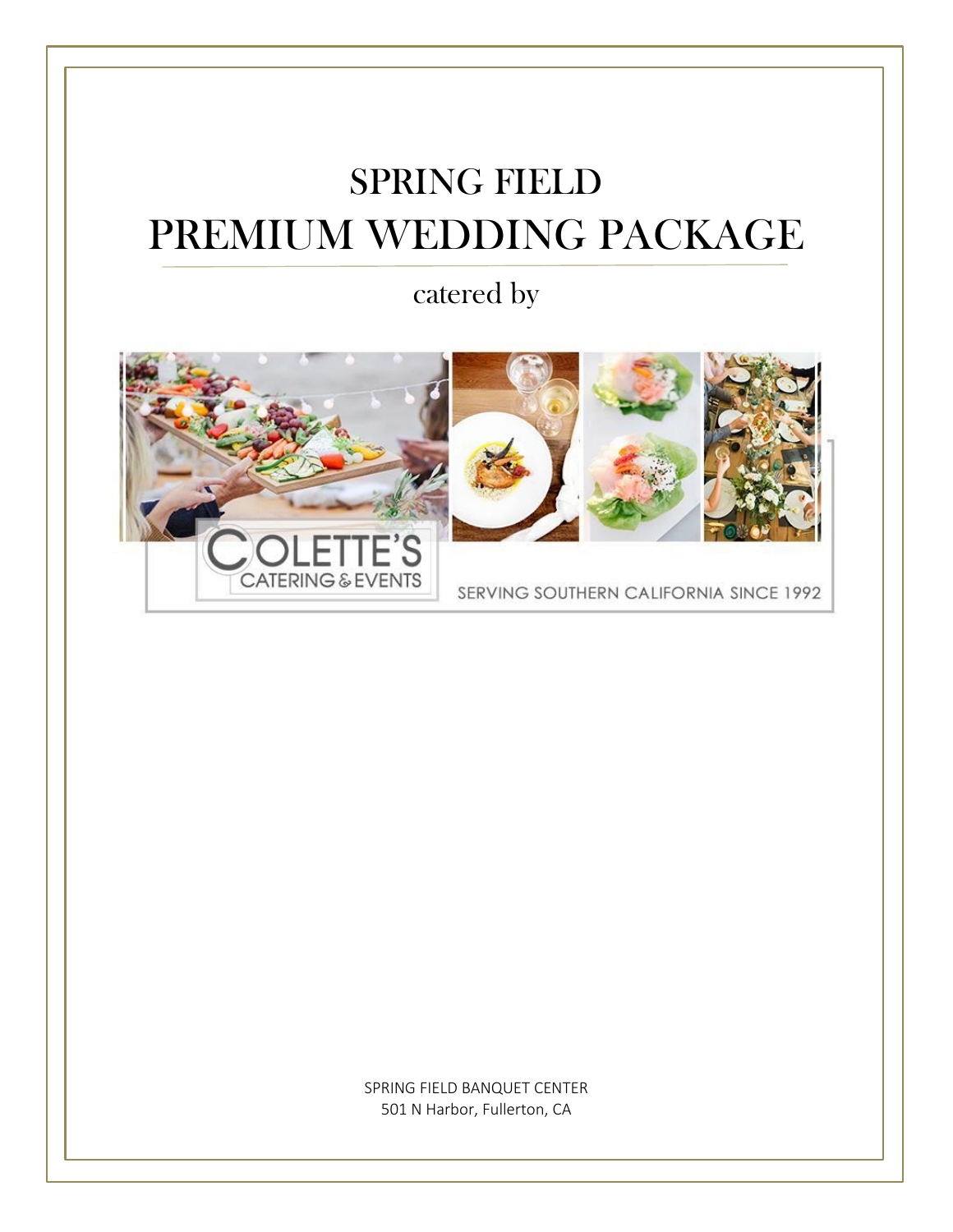# Spring Field PREMIUM WEDDING

#### Event Setting

Six Hours of Event time Two Hours of Setup time Sweet Heart Table with Draping Chivari Chairs -Gold or Silver Floor-Length Linens

#### Included Amenities

- Cake Cutting Service
- Wedding Toast Single Pour including Champagne & Cider
- Wall Wash Up-Lighting
- Bridal Suite (Subject to Availability)
- Podium, Mic, Portable Speaker

### **Dinner**

Tray-Passed Hors d'oeuvre *3 Selections* Plated (Sit-down) Style Entrée

*1 Selection*

Side Dishes *3 Selections*

#### Dinner rolls with Butter

Drink Station w/ Gourmet Coffee Station *Selection of Soft Drinks, Coffee, and Tea*

> Plated Dessert *1 Selection*

Custom Wedding Cake

No Outside Food Allowed

Monday Through Thursday: \$75 per Person Friday and Sunday: \$82 per Person Saturday and Holidays: \$91 per Person

All prices are subject to CA State Taxes & 18% Service charge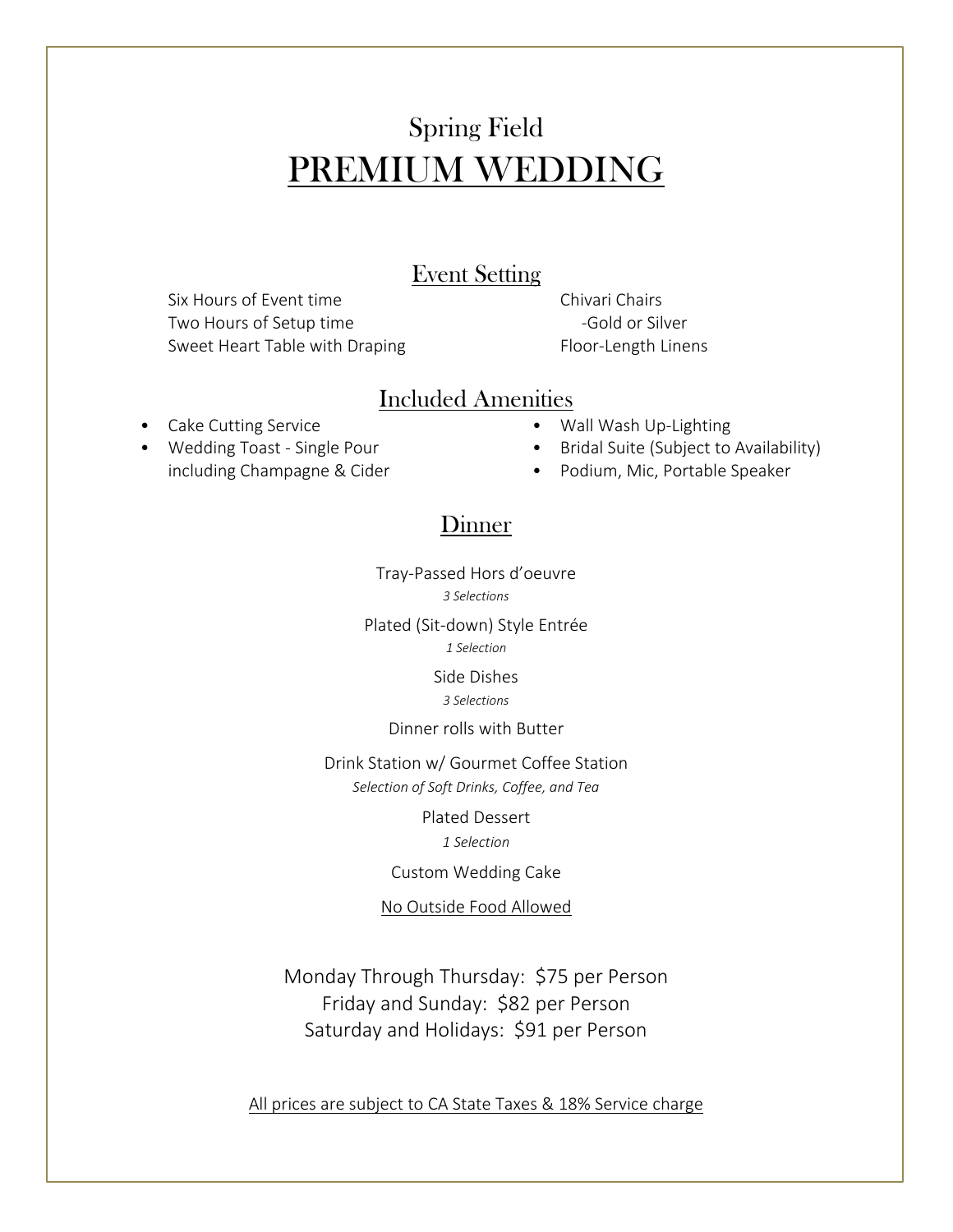# Colette' s Menu

# Tray Passed Hors d'oeuvres (3 Selections)

- Goat Cheese & Apricot Crostini
- Antipasto Skewers
- Classic Bruschetta Crostini, Tomato Basil
- Petit Fresh Veggie Frittatas
- Spanikopita, Spinach & Feta in Filo
- Chicken & Artichoke Crostini
- Mini Fresh Fruit Skewers
- Hogs in a Blanket (andouille Sausage w/ Sweet Mustard Chutney)
- BBQ kielbasa Bites w/ Fresh Basil & Cheddar
- Burrata, Tomato Jam, Crostini, Basil
- Tomato Bisque or Butternut Squash Shooter
- White Cheddar Mac n' Cheese w/ Roasted Tomato
- Grilled Margherita Flatbread
- Sweet Pea Crostini w/ Herbed Ricotta
- Thai Spring Vegetable Rolls w/Soy Sauce
- Thai Chicken Skewers w/ Chili Mango
- Chicken Quesadilla w/ Avocado Crema
- Buffalo Chicken w/ Carrot, Celery Relish & Bleu Cheese
- Chicken Spring Rolls w/ Mango, Avocado, Arugula & Honey Soy
- Beef Empanadas w/ Roasted Red Pepper Aioli
- Bacon Wrapped Dates w/ Piquillo Pepper Aioli
- Shrimp & Avocado Ceviche w/ Tostada
- Coconut Shrimp w/ Curry Aioli
- Blackened Shrimp Skewers w/ Tomatillo Salsa
- Petite Tender w/ Creamed Kale Crostini
- Short Ribs w/ Potato & Demi
- Mini Double Baked Bliss w/ Crème & Chive

# Plated (Sit-down) Style Dinner Entrée (1 Selection)

- Seasonal Chicken
- Herb Grilled Chicken
- Thai Grilled Chicken
- Roasted Chicken w/ Tarragon Cream
- Garlic Lemon Herb Roast Chicken
- Tuscan Chicken
- Chicken Parmigiana
- Chicken Verdicchio
- Chicken Provencal
- Mediterranean Chicken
- Beef Stroganoff
- Slow Roasted Beef with BBQ Dijon Au jus
- Grilled Flank Steak
- Ancho Tri Tip of Beef
- Roast Pork Loin w/ Chimichuri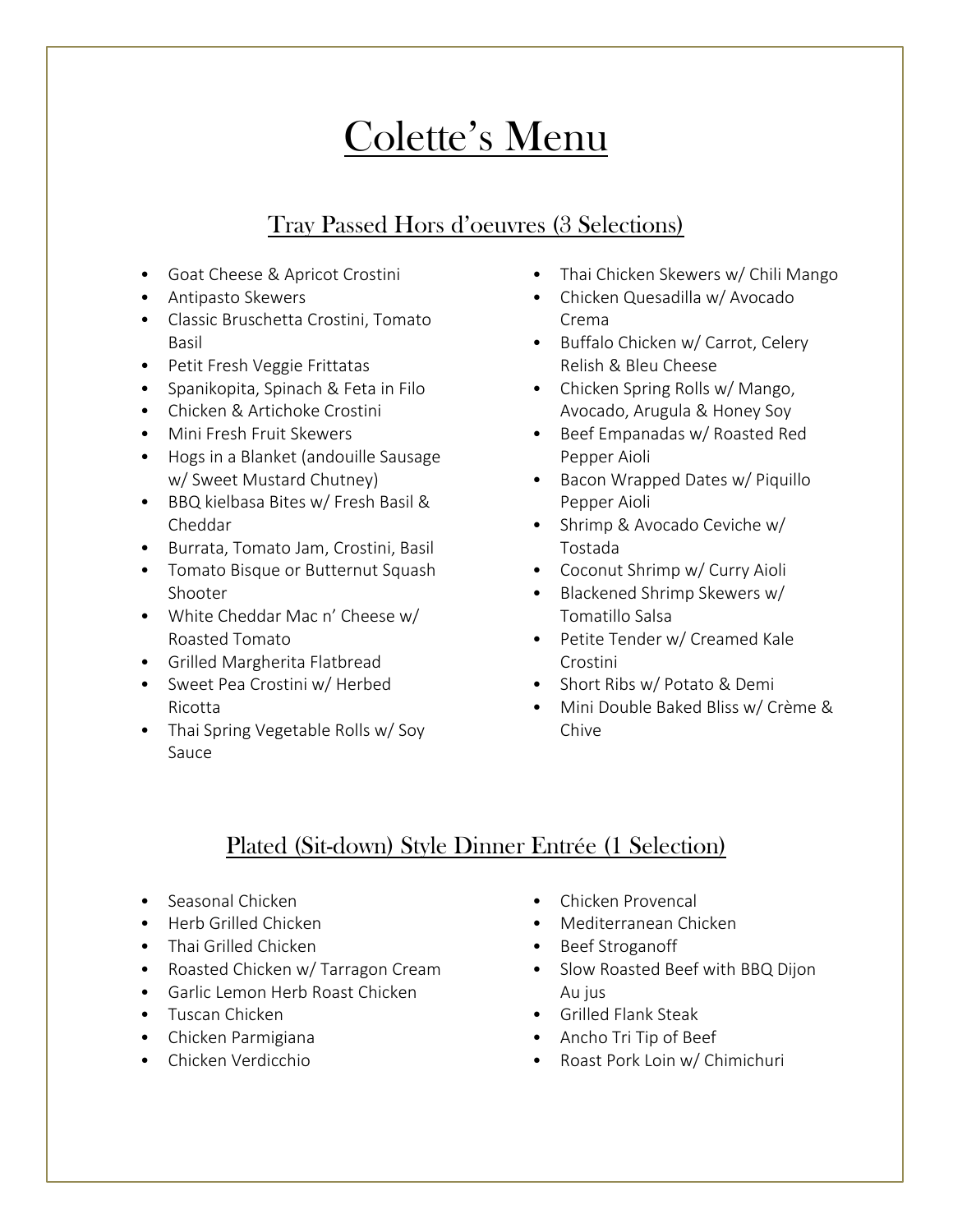# Sides (3 Selections)

#### Salads

- Americana Salad w/ Baby Romaine, Cherry Tomatoes, Cucumber, Buttermilk Sauce
- House Salad w/ Lettuce Blend, Tomato, Cucumber, Shaved Carrot, Croutons, Ranch or Vinaigrette
- Classic Caesar Salad w/ Homemade Garlic Croutons
- Chipotle Caesar Salad w/ Tortilla Chips, Pepitas, Cotija, Cilantro, Chipotle Caesar Dressing
- Kale Salad w/ Apple, Pancetta, Candied Pecans, Maple Vinaigrette
- Colette's Signature Salad w/ Greens, Apples, Golden Raisins, Candied

Walnuts, Gorgonzola, Citrus Vinaigrette

- Autumn Salad w/ Mixed Greens, Dried Cranberries, Blue Cheese, Candied Pecans, Spiced Apple Cider Vinaigrette
- Thai Noodle Salad w/ Soba Noodle Salad, Carrot, Green Onion, Sesame, Soy Ginger Vinaigrette
- Grilled Sourdough Panazella w/ Ricotta Salata, Cucumber, Arugula, Roasted Peppers, Red Onion, Red Wine Vinaigrette
- Pasta Salad w/ Fresh Vegetables, Italian Vinaigrette

### Vegetables

- Seasonal Sautéed Vegetables
- Haricot Vert, Crispy Shallots
- Green Bean Almondine
- Butter Roasted Carrots
- Grilled Vegetable Napoleon, Feta Balsamic
- Grilled Broccoli Rabe, Garlic, Chili Flake, Lemon
- Sautéed Broccolini, Shallot, Garlic & Chili
- Garlic Grilled Zucchini & Tomatoes
- Braised Baby Bok Choy, Sesame Dressing
- Roasted Root Vegetables
- Ambient Grilled Vegetables, Feta, Balsamic

### Pastas & Rice

- Penne Pasta, Pesto Cream Sauce
- Pasta Al Fresco, Tomato Basil Sauce
- Penne Vodka, Parmigiano
- Herbed Mediterranean Vegetable Orzo
- Cilantro Lime Rice
- Fried Rice, Ginger, Thai Chili, Soy
- Lemon Basmati Rice
- Steamed Brown Rice
- Wild Rice Pilaf, Golden Raisins, Pine Nut